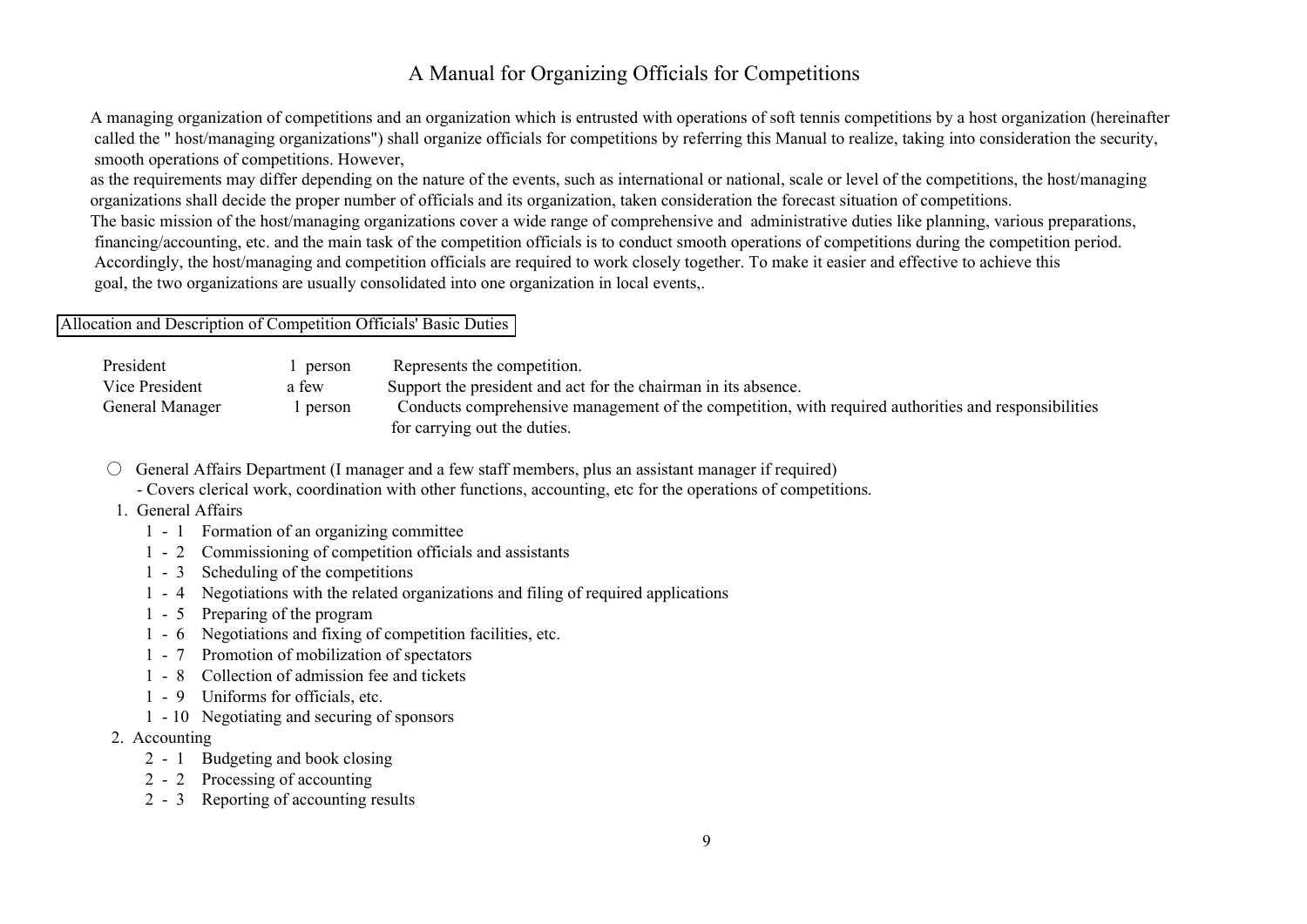- 3. Financial Affairs
	- 3 1 Planning of financing
	- 3 2 Securing of funds
- 4. Ceremonies
	- 4 1 Planning and operations of opening and closing ceremonies
	- 4 2 Planning and operations of receptions, etc.
- 5. External Affairs
	- 5 1 Accommodations
	- 5 2 Transportation
	- 5 3 Lunch arrangements
	- 5 4 Receiving and attending on guests
	- 5 5 Issuing of ID cards
- 6. Medical Affairs
	- 6 1 Relieving of the sick and injured,
	- 6 2 Doping test
- $\circ$  Competitions Department (1 manager and a few staff members, plus an assistant manager if required) - Covers operations of competitions.
- 1. Competitions
	- 1 1 Preparing and delivering of a guide to competitions
	- 1 2 Receiving of entries
	- 1 3 Drawing of competitions
	- 1 4 Scheduling of competitions and its management
	- 1 5 Allocation of courts
	- 1 6 Receiving of participants
	- 1 7 Confirming of qualifications and conditions of participants for participation
	- 1 8 Confirming of default and disqualification
	- 1 9 Deciding of balls to be used for competitions and securing of the required quantity of balls
	- 1 10 Coordination with the jury
	- 1 11 Securing of the required number of assistants and managing of their assignments
	- 1 12 Preparation and administration of back number cloth for players
- 2. Facilities
	- 2 1 Arranging of competition facilities
	- 2 2 Installation of signboards and decorations in competition facilities
	- 2 3 Maintenance of tennis courts
	- 2 4 Installation of scoreboards

## 3. Match Proceeding